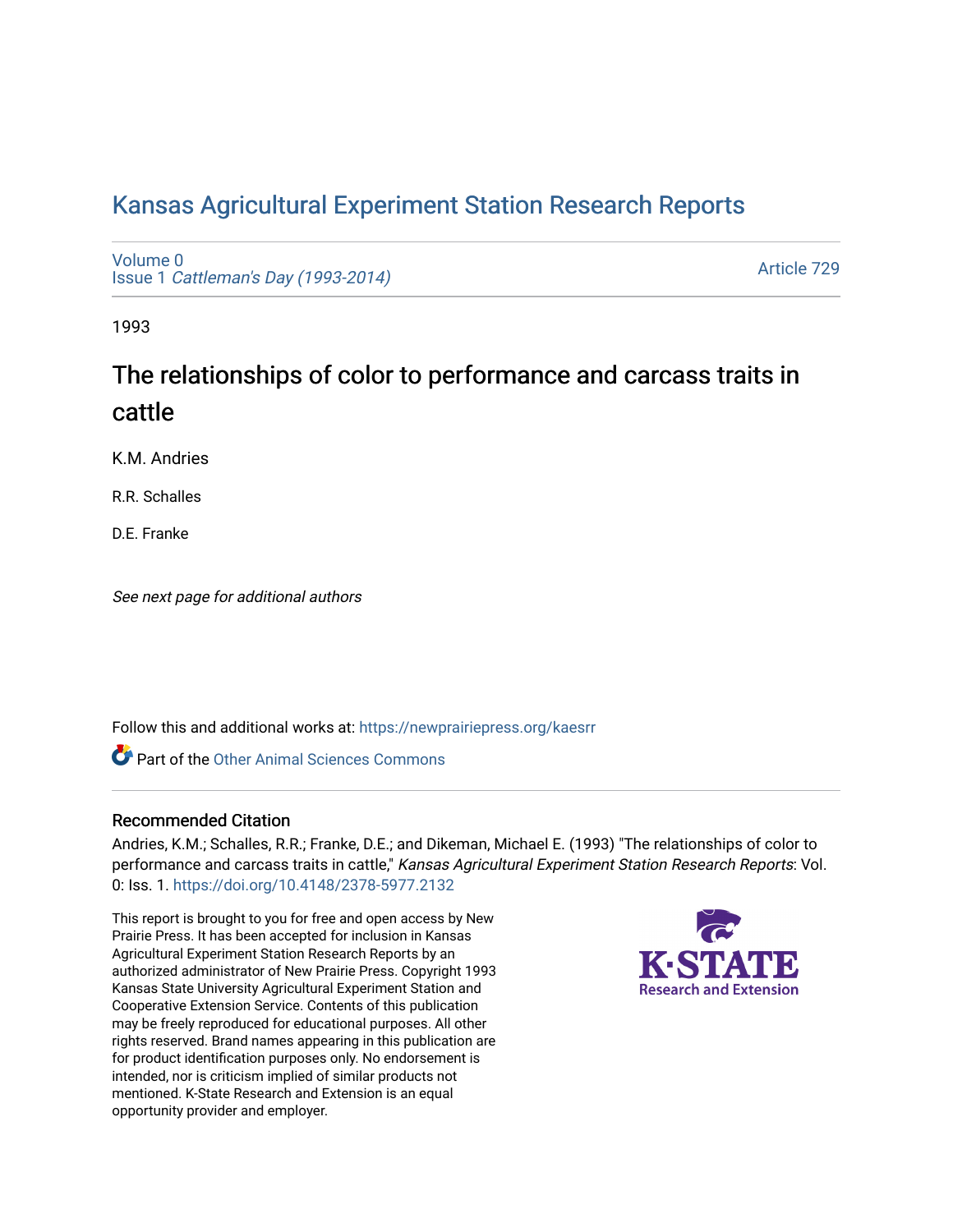# The relationships of color to performance and carcass traits in cattle

# **Abstract**

The effects of primary color (black, red, or white) on performance and carcass characteristics of 253 cross-bred calves were evaluated. The only effect of color was that white calves had lighter birth weights than red calves, which was probably the result of the maternal influence of the Brahman breed. White calves also had a lower carcass yield grade than red calves. No other effects of color on performance or carcass traits were found. It can be concluded that knowledge of breed and expected progeny differences (EPD) of the sire within the breed are more accurate methods of predicting the future performance and carcass characteristics of calves than color.

# Keywords

Cattlemen's Day, 1993; Kansas Agricultural Experiment Station contribution; no. 93-318-S; Report of progress (Kansas State University. Agricultural Experiment Station and Cooperative Extension Service); 678; Beef; Cattle color; Performance; Carcass

## Creative Commons License



This work is licensed under a [Creative Commons Attribution 4.0 License](https://creativecommons.org/licenses/by/4.0/).

## Authors

K.M. Andries, R.R. Schalles, D.E. Franke, and Michael E. Dikeman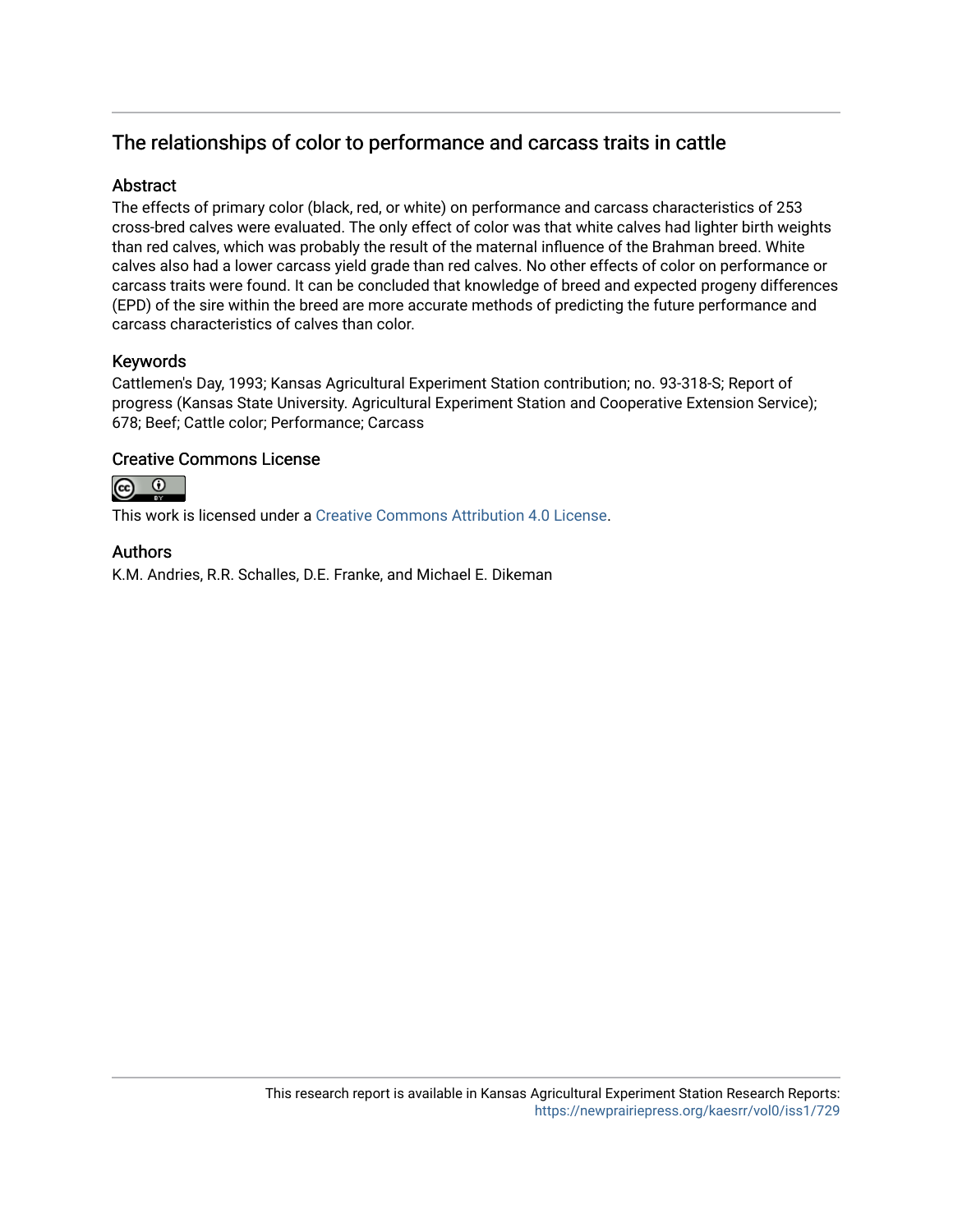#### **THE RELATIONSHIPS OF COLOR TO PERFORMANCE AND CARCASS TRAITS IN CATTLE**

*K. M. Andries, R. R. Schalles, M. E. Dikeman, and D. E. Franke1*

#### **Summary**

The effects of primary color (black, red, or white) on performance and carcass characteristics of 253 cross-bred calves were evaluated. The only effect of color was that white calves had lighter birth weights than red calves, which was probably the result of the maternal influence of the Brahman breed. White calves also had a lower carcass yield grade than red calves. No other effects of color on performance or carcass traits were found. It can be concluded that knowledge of breed and expected progeny differences (EPD) of the sire within the breed are more accurate methods of predicting the future performance and carcass characteristics of calves than color.

(Key Words: Cattle Color, Performance, Carcass.)

#### **Introduction**

Cattle buyers have often used hair color as an indicator of future performance and carcass merit. Cow-calf producers have seen calves that were half or three-quarter sibs bring different prices because they were different colors. The purpose of this study was to evaluate the relationship of color of animals to performance and carcass characteristics. This study is part of the NC-196 national project to study the genetics of body composition of beef cattle.

#### **Experimental Procedures**

Crossbred steers were produced in 1989- 91 from the fifth generation of 2-, 3-, and 4 breed rotational crossbreeding systems involving Angus(AN), Hereford(HH), Charolais(CH), and Brahman(BR) breeds at Louisiana State University, Baton Rouge. Half of each cow breed group was bred to Gelbvieh(GV) bulls as a terminal cross. The remaining cows were mated to the least related breed of bulls within the rotation. Calves were born between Jan. 31 and April 14 and weaned at an average age of 185 days. At weaning, steer calves were randomly assigned, within breed group, to either a calf feeding or yearling feeding management system. After an approximate 3-week conditioning period, the calf management group was shipped to KSU, placed in the feedlot, and stepped up to a high concentrate ration (90% concentrate) over the next 3 weeks. Steers in the yearling management group were grazed on rye grass pasture in Louisiana and shipped to KSU in early May. They were also placed on a high concentrate ration similar to the calf management group. The primary color of black, red, or white was recorded at one of the normal weighings every 28 days. Color was not recorded for the calf management group from the 1989 birth year, giving a total number of 253 head available for the analysis. Half of each breed group in each management system was slaughtered when ultrasoundmeasured back

<sup>&</sup>lt;sup>1</sup>Department of Animal Science, Louisiana State University, Baton Rouge, LA.